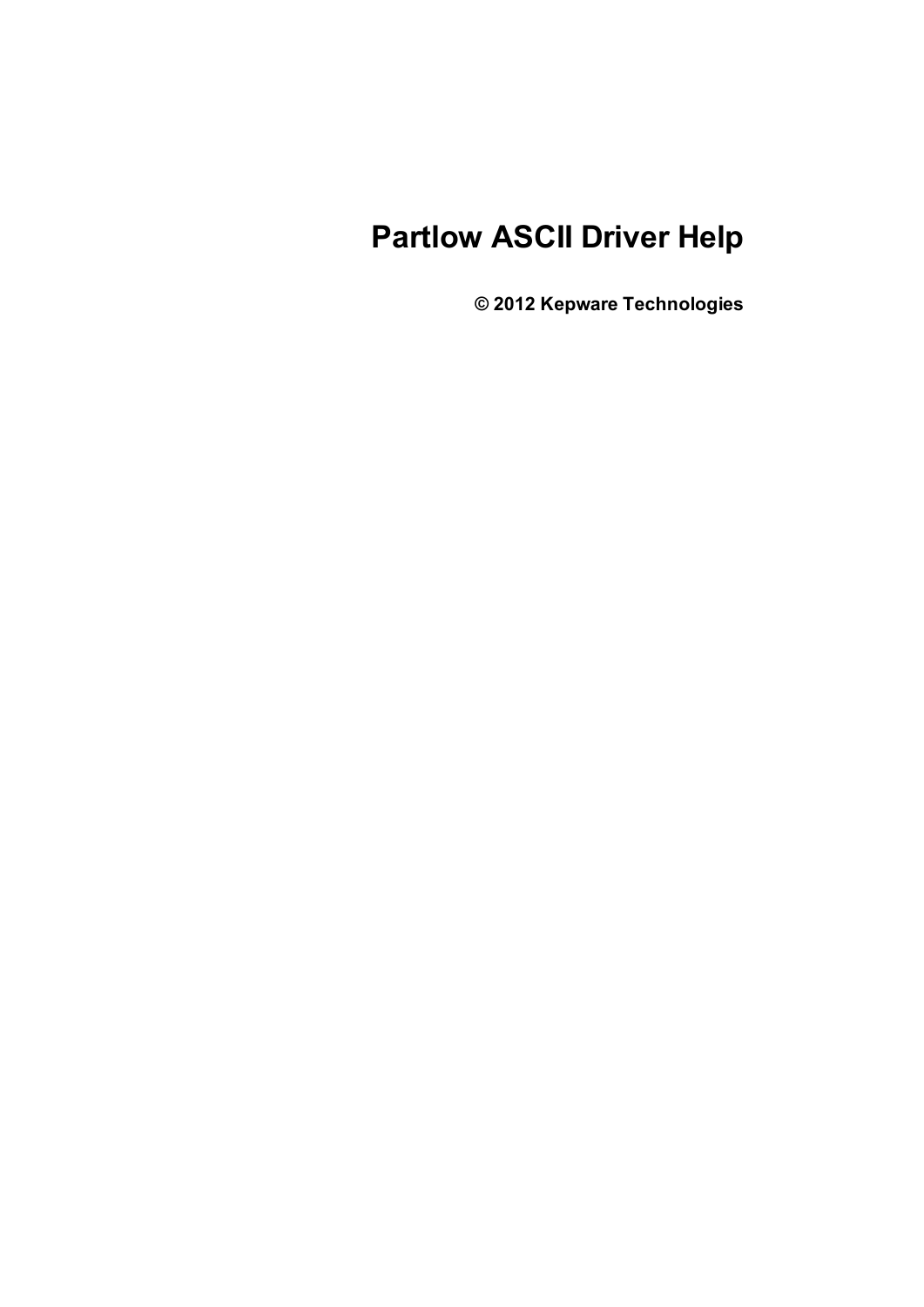# <span id="page-1-0"></span>**Table of Contents**

| Error Descriptions…………………………………………………………………………………… 13                                                              |  |
|--------------------------------------------------------------------------------------------------------------------|--|
|                                                                                                                    |  |
|                                                                                                                    |  |
|                                                                                                                    |  |
|                                                                                                                    |  |
|                                                                                                                    |  |
|                                                                                                                    |  |
|                                                                                                                    |  |
|                                                                                                                    |  |
|                                                                                                                    |  |
|                                                                                                                    |  |
|                                                                                                                    |  |
|                                                                                                                    |  |
|                                                                                                                    |  |
|                                                                                                                    |  |
|                                                                                                                    |  |
|                                                                                                                    |  |
|                                                                                                                    |  |
| Read request rejected for tag ' <tag address="">' on device '<device name'="">. Deactivating tag 16</device></tag> |  |
|                                                                                                                    |  |
|                                                                                                                    |  |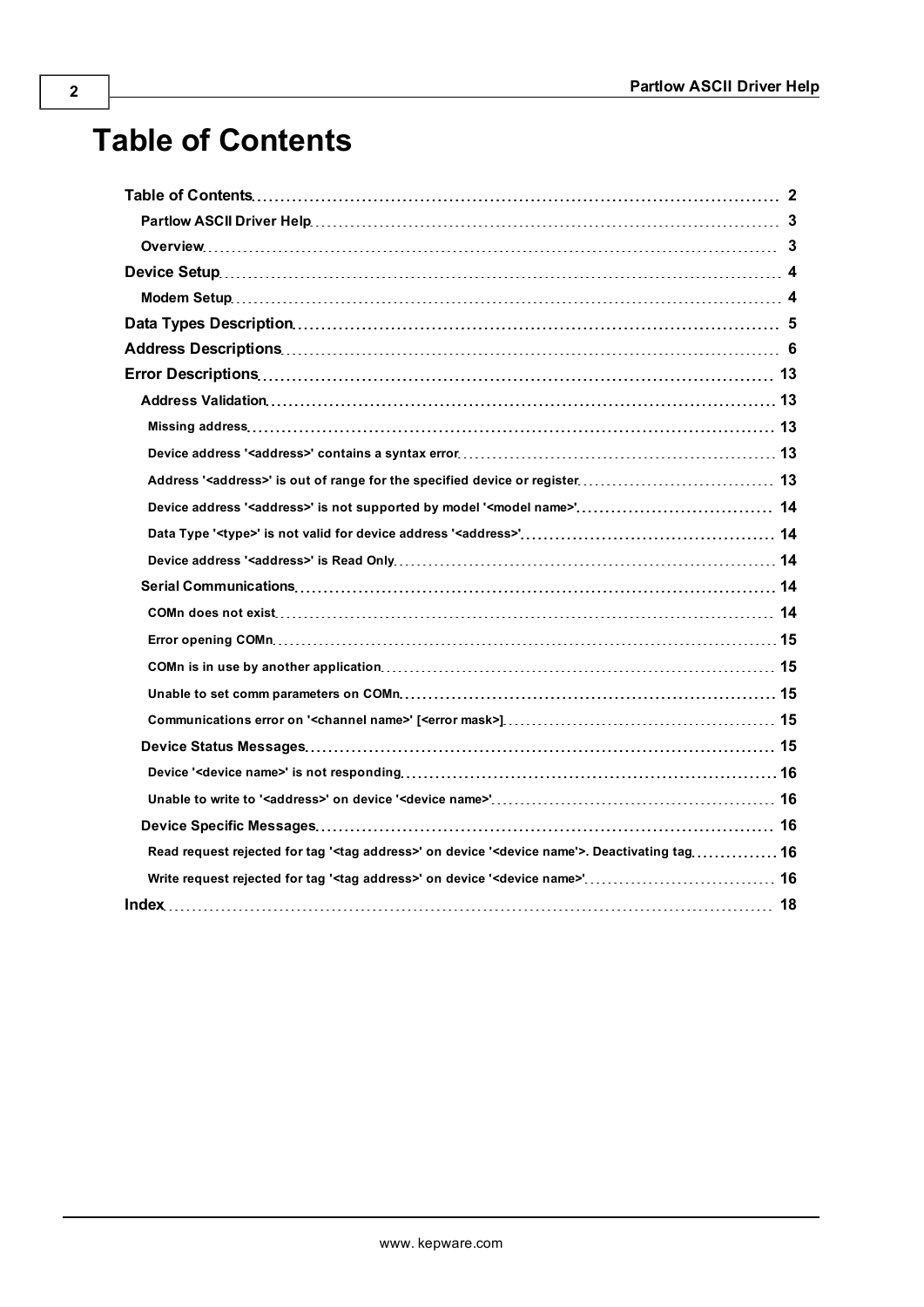# <span id="page-2-0"></span>**Partlow ASCII Driver Help**

Help version 1.010

#### **CONTENTS**

**[Overview](#page-2-1)**

What is the Partlow ASCII Driver?

#### **[Device](#page-3-0) [Setup](#page-3-0)**

How do I configure a device for use with this driver?

#### **[Data](#page-4-0) [Types](#page-4-0) [Description](#page-4-0)**

What data types does this driver support?

#### **[Address](#page-5-0) [Descriptions](#page-5-0)**

How do I address a data location on a Partlow ASCII device?

#### **[Error](#page-12-0) [Descriptions](#page-12-0)**

<span id="page-2-1"></span>What error messages does the Partlow ASCII driver produce?

# **Overview**

The Partlow ASCII Driver provides an easy and reliable way to connect Partlow ASCII devices to OPC Client applications, including HMI, SCADA, Historian, MES, ERP and countless custom applications. It is intended for use with Partlow ASCII devices.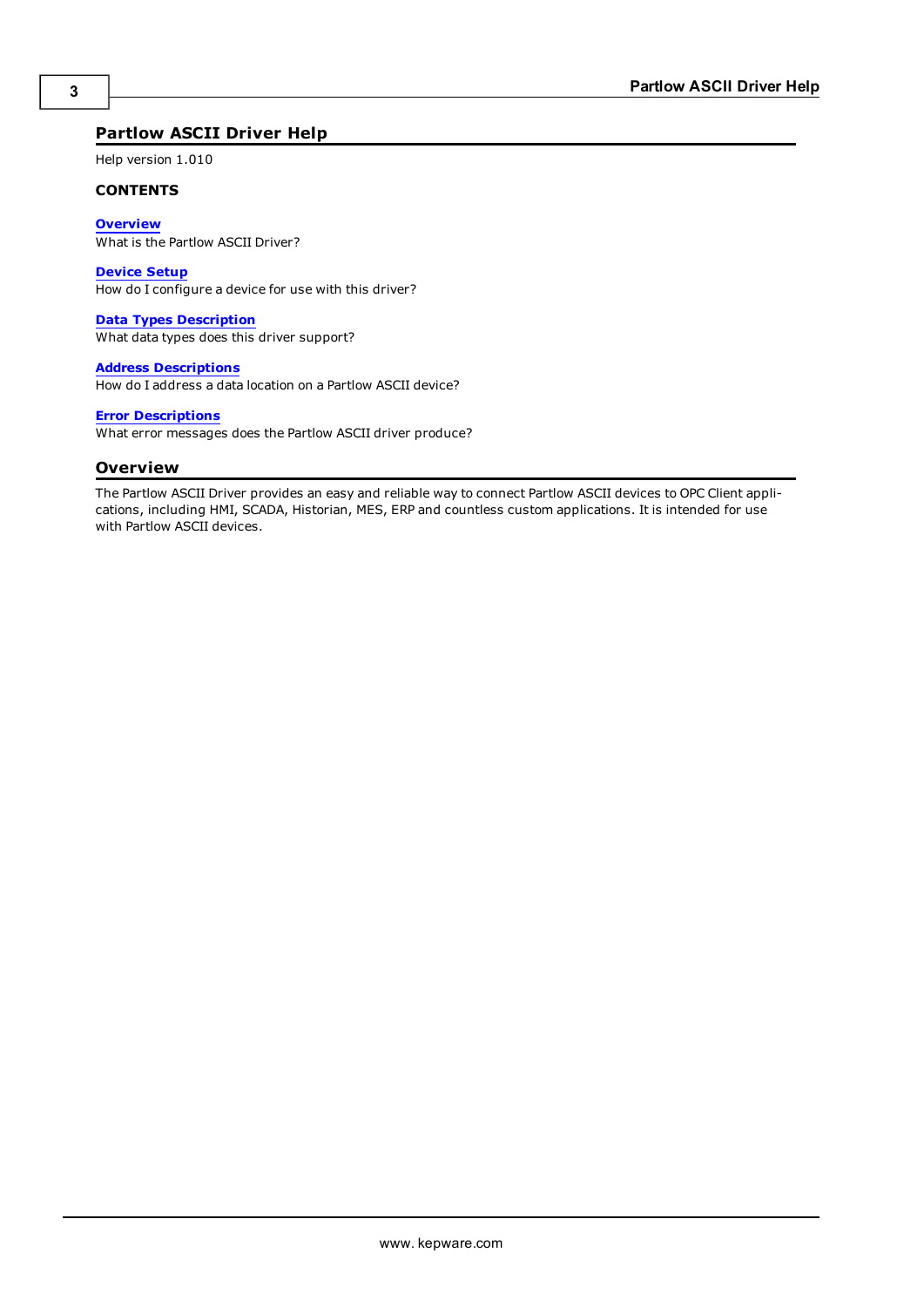# <span id="page-3-0"></span>**Device Setup**

# **Supported Devices**

Partlow ASCII Devices

# **Communication Protocol**

Partlow ASCII

### **Supported Communication Parameters\***

Baud Rate: 300, 600, 1200, 2400, 9600, 19200, or 38400 Parity: None, Even, or Odd Data Bits: 5, 6, 7 or 8 Stop Bits: 1 or 2

\*Not all devices support the listed configurations.

#### <span id="page-3-3"></span>**Ethernet Encapsulation**

This driver supports Ethernet Encapsulation. Ethernet Encapsulation allows the driver to communicate with serial devices attached to an Ethernet network using a terminal server. Ethernet Encapsulation mode is invoked by selecting it from the COM ID dialog on the Channel Properties page. More help on Ethernet Encapsulation can be found in the main OPC Server help file.

#### <span id="page-3-2"></span>**Device IDs**

0–99

## **Flow Control**

When using an RS232/RS485 converter, the type of flow control that is required will depend upon the needs of the converter. Some converters do not require any flow control and others will require RTS flow. Consult the converter's documentation in order to determine its flow requirements. We recommend using an RS485 converter that provides automatic flow control.

**Note:** When using the manufacturer's supplied communications cable, it is sometimes necessary to choose a flow control setting of **RTS** or **RTS Always** under the Channel Properties.

#### **Cable Connections**



## <span id="page-3-1"></span>**Modem Setup**

This driver supports modem functionality. For more information, please refer to the topic "Modem Support" in the OPC Server Help documentation.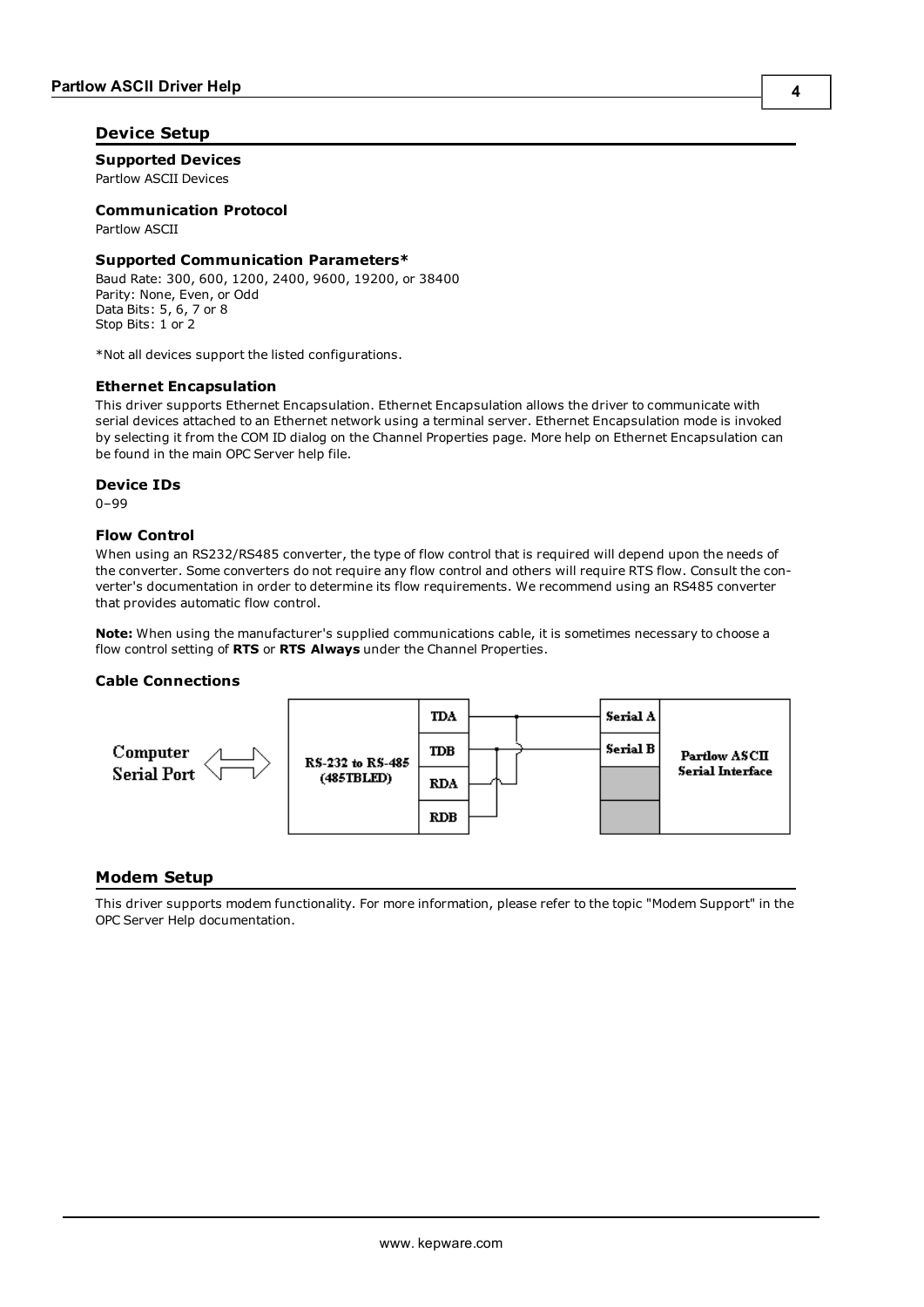# **5**

# <span id="page-4-0"></span>**Data Types Description**

<span id="page-4-3"></span><span id="page-4-2"></span><span id="page-4-1"></span>

| Data Type    | <b>Description</b>           |
|--------------|------------------------------|
| <b>DWord</b> | Unsigned 32 bit value        |
|              |                              |
|              | bit 0 is the low bit         |
|              | bit 31 is the high bit       |
| Long         | Signed 32 bit value          |
|              |                              |
|              | bit 0 is the low bit         |
|              | bit 30 is the high bit       |
|              | bit 31 is the sign bit       |
| Float        | 32 bit floating point value. |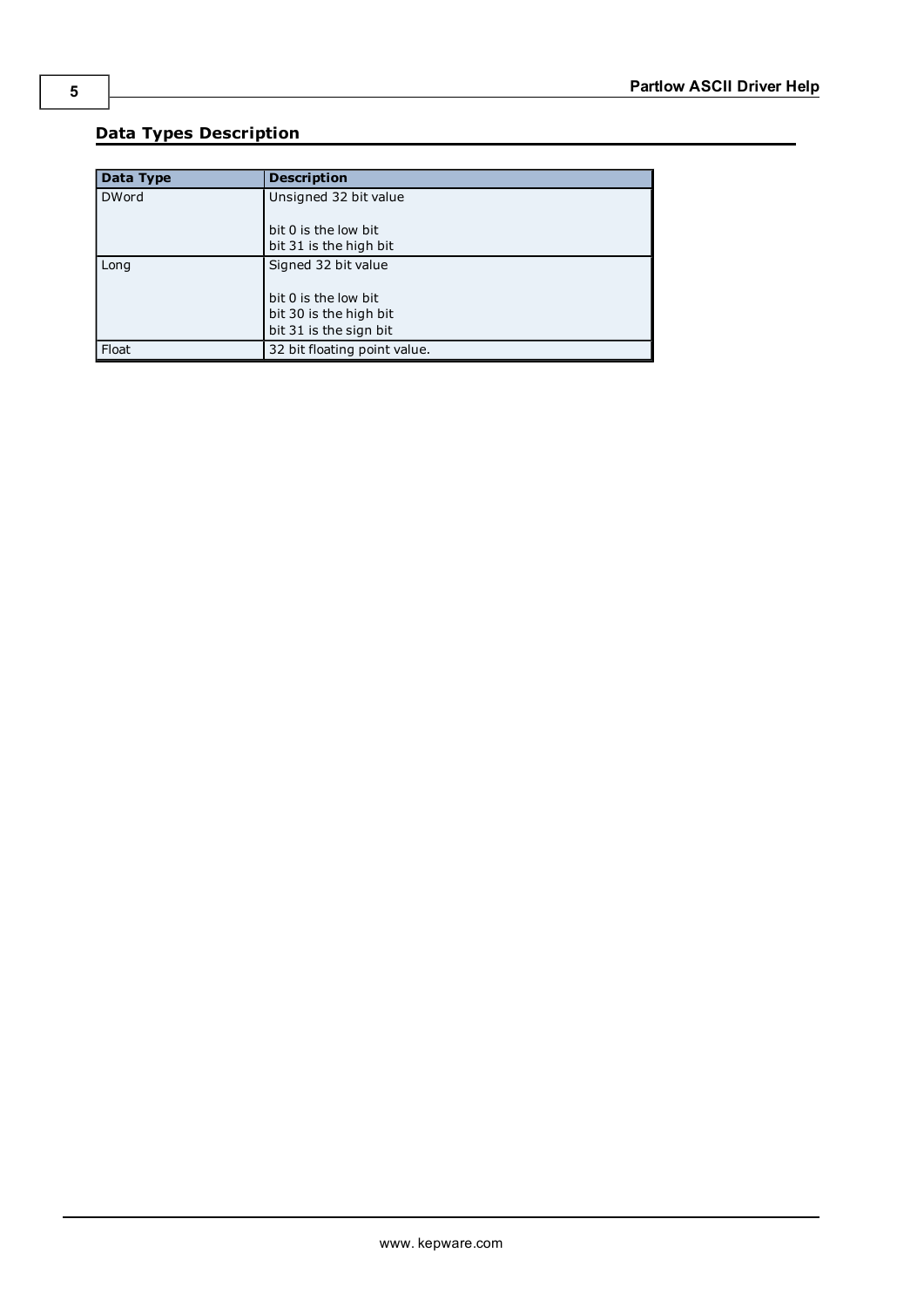# <span id="page-5-0"></span>**Address Descriptions**

The Partlow ASCII protocol supports the following addresses. The default data types are shown in **bold**.

| Address Range* | Data Type          | $A$ ccess $**$ |
|----------------|--------------------|----------------|
| 000-999        | Long, DWord, Float | Read/Write     |

\*See the address list below.

\*\*The actual address in the device may be Read Only. In this case, the device rejects the write and a message is posted to the event log. Address ranges 100 to 199 will be treated as write-only; any attempt to read from this range will echo back the last value written to the address.

#### **Command/Parameter Codes**

| C/P Code | <b>Description</b>       | <b>Value/Range</b>                  |
|----------|--------------------------|-------------------------------------|
| 0XX      | Status Inquiry           | See Status Word Notes               |
| 001      | Status Word 1            | See Status Word Notes               |
| 003      | Status Word 2            | See Status Word Notes               |
| 002      | Status Word 3            | See Status Word Notes               |
| 004      | <b>Error Status</b>      | 0 Error Condition<br>N Error Number |
| 005      | <b>Engineering Units</b> | $0 = C$<br>$1 = F$<br>$2 =$ Units   |

### **1xxProcedure**

| C/P Code | <b>Description</b> | <b>Value/Range</b>               |
|----------|--------------------|----------------------------------|
| 101      | Set Mode           | $0 =$ Off                        |
|          |                    | $1 =$ Control (or Operate)       |
|          |                    | $2 =$ Manual (Stand-By)          |
| 102      | Set Keypad Lock    | $0 =$ Unlocked                   |
|          |                    | $1 =$ Locked                     |
| 103      | Set Enable         | See Appendix 4, Page 32          |
| 104      | Set Local/Remote*  | $0 = Local$                      |
|          |                    | $1 =$ Remote                     |
| 105      | Initiate Profile** | Continue N Profile Number 1 to 8 |
| 106      | Set Run/Hold***    | 0 Hold 1 Run                     |

\*Invalid command if remote setpoint is not selected in Program Mode.

\*\*Invalid command if a profile is being executed or the unit is not a profiler.

\*\*\* Invalid command if a profile is not being executed or the unit is not a profiler.

# **2xx Read Only Parameters**

| C/P Code | <b>Description</b> | <b>Value/Range</b>                           |
|----------|--------------------|----------------------------------------------|
| 201      | Proc               | Process Value-Filtered                       |
| 202      | inPS               | <b>Input Select</b>                          |
|          | isil               | Input Select, Input 1 (for MRC7700 only)     |
| 203      | icor               | <b>Input Correction</b>                      |
|          |                    |                                              |
|          | icil               | Input Correction, input 1 (for MRC7700 only) |
| 204      | outi               | Output 1                                     |
| 205      | out <sub>2</sub>   | Output 2                                     |
| 206      | out3               | Output 3                                     |
|          |                    |                                              |
|          | ALI                | Alarm 1 (for MRC7000, 7700 only)             |
| 207      | AL <sub>2</sub>    | Alarm 2 (for MRC7000, 7700 only)             |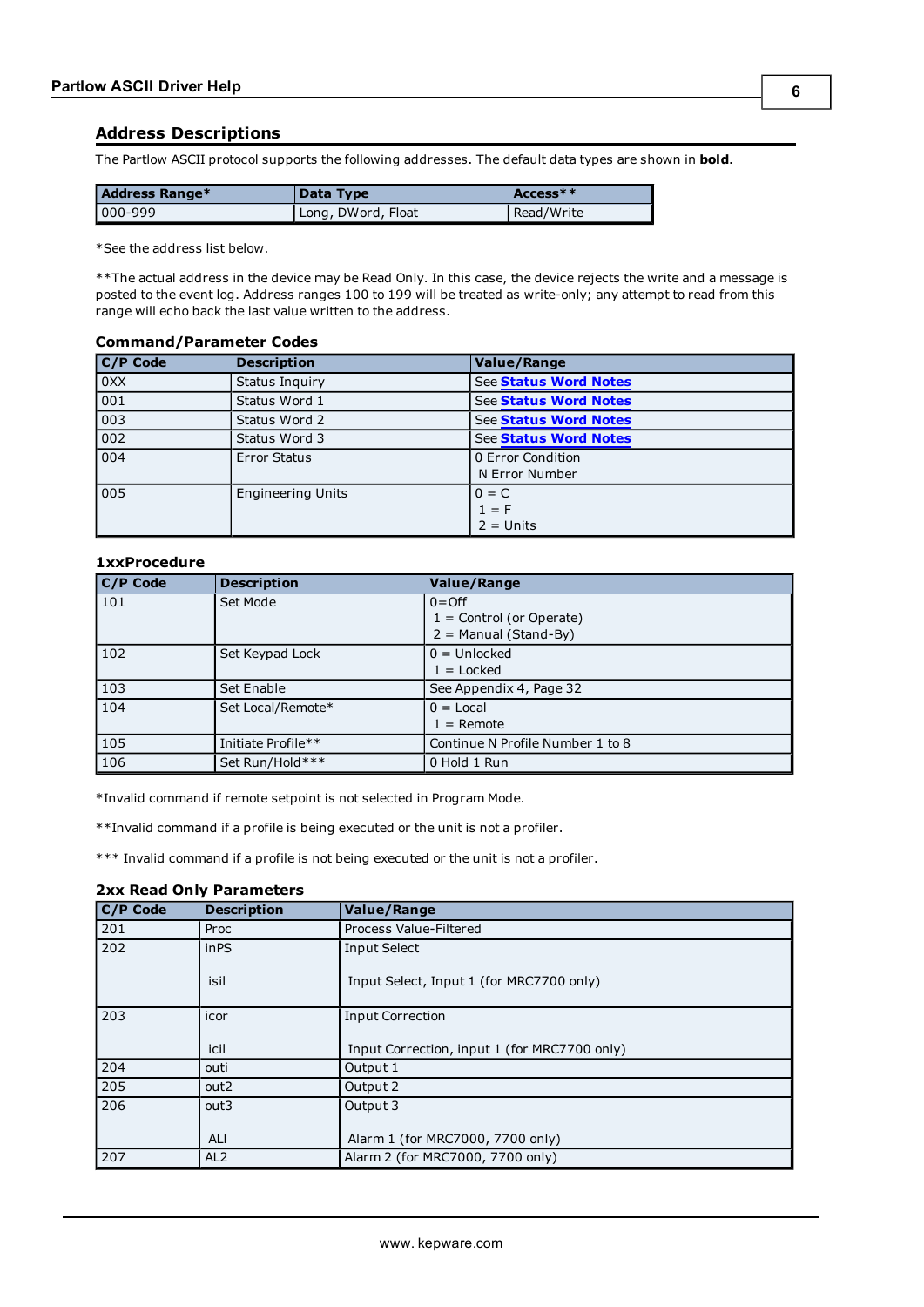| 208 | dPoS             | Decimal Position                                     |
|-----|------------------|------------------------------------------------------|
| 209 | Euu              | Engineering Units Upper Value                        |
| 210 | EuL              | Engineering Units Lower Value                        |
| 211 | rSP              | Remote Setpoint (not applicable for MIC6000)         |
| 212 | rSPu             | Remote Setpoint Upper Value (N/A MIC6000)            |
| 213 | <b>RSPL</b>      | Remote Setpoint Lower Value (N/A MIC6000)            |
| 214 | rrH              | Remote Run/Hold (for MIC6000, MRC7000,<br>7700 only) |
| 215 | Crt              | Chart Rotation Time (for MRC7000, 7700 only)         |
| 216 | Cru              | Chart Range Upper Value (for MRC7000,<br>7700 only)  |
| 217 | CrL              | Chart Range Lower Value (for MRC7000,<br>7700 only)  |
| 218 | <b>PENS</b>      | Pen Select (for MRC7700 only)                        |
| 219 | rHC              | RH Correction (for MRC7700 only)                     |
| 220 | iSi <sub>2</sub> | Input Select Input 2 (for MRC 7700 only)             |
| 221 | iCi <sub>2</sub> | Input Correction Input 2 (for MRC 7700 only)         |

# **3XX Read/Write Parameters**

| C/P Code | <b>Description</b> | Value/Range                                                             |
|----------|--------------------|-------------------------------------------------------------------------|
| 301      | SPrd               | Spread/Second Output Pos. (for MIC2000, 6000)                           |
|          | sop                | Spread/Seconds Output Pos. (for MIC8000, 8200, MRC7000,<br>7700 only)   |
| 302      | <b>PAL</b>         | Process Alarm                                                           |
|          | PAL <sub>1</sub>   | Process Alarm (for MRC7000, 7700)                                       |
| 303      | <b>dAL</b>         | Deviation Alarm                                                         |
|          | dALI               | Deviation Alarm (for MRC7000, 7700 only)                                |
| 304      | dbAL               | <b>Deviation Alarm</b>                                                  |
|          | bALI               | Deviation Alarm (for MRC7000, 7700 only)                                |
| 305      | PAL <sub>2</sub>   | Process Alarm 2 (for MRC7000, 7700 only)                                |
| 306      | dAL <sub>2</sub>   | Deviation Alarm 2 (for MRC7000, 7700 only)                              |
| 307      | bAL <sub>2</sub>   | Deviation Band Alarm 2 (for MRC7000, 7700 only)                         |
| 308      | <b>Pbl</b>         | 1st Out Band Width                                                      |
| 309      | Pb <sub>2</sub>    | 2nd Out Band Width                                                      |
| 310      | rSEt               | Manual Reset                                                            |
| 311      | ArSt               | <b>Auto Reset</b>                                                       |
|          | ArSI               | Auto Reset, Output 1 (for MIC8000, 8200, MRC7000, 7700 only)            |
| 312      | rAtE               | Rate                                                                    |
|          | rt1                | Rate, Output 1 (for MIC8000, 8200, MRC7000, 7700 only)                  |
| 313      | Cti                | Cycle Time-1st Output                                                   |
| 314      | Ct2                | Cycle Time-2nd Output                                                   |
| 315      | <b>SENS</b>        | P.P.Sensitivity                                                         |
| 316      | FoP                | First Out Position                                                      |
| 317      | ol PL              | Output 1 Percent Upper Limit                                            |
|          | olul               | Output 1 Percent Upper Limit (for MIC8000, 8200, MRC7000,<br>7700 only) |
| 318      | ol LL              | Output 1 Percent Lower Limit (for MIC8000, 8200, MRC7000,<br>7700 only) |
| 319      | o <sub>2</sub> PL  | Output 2 Percent Upper Limit                                            |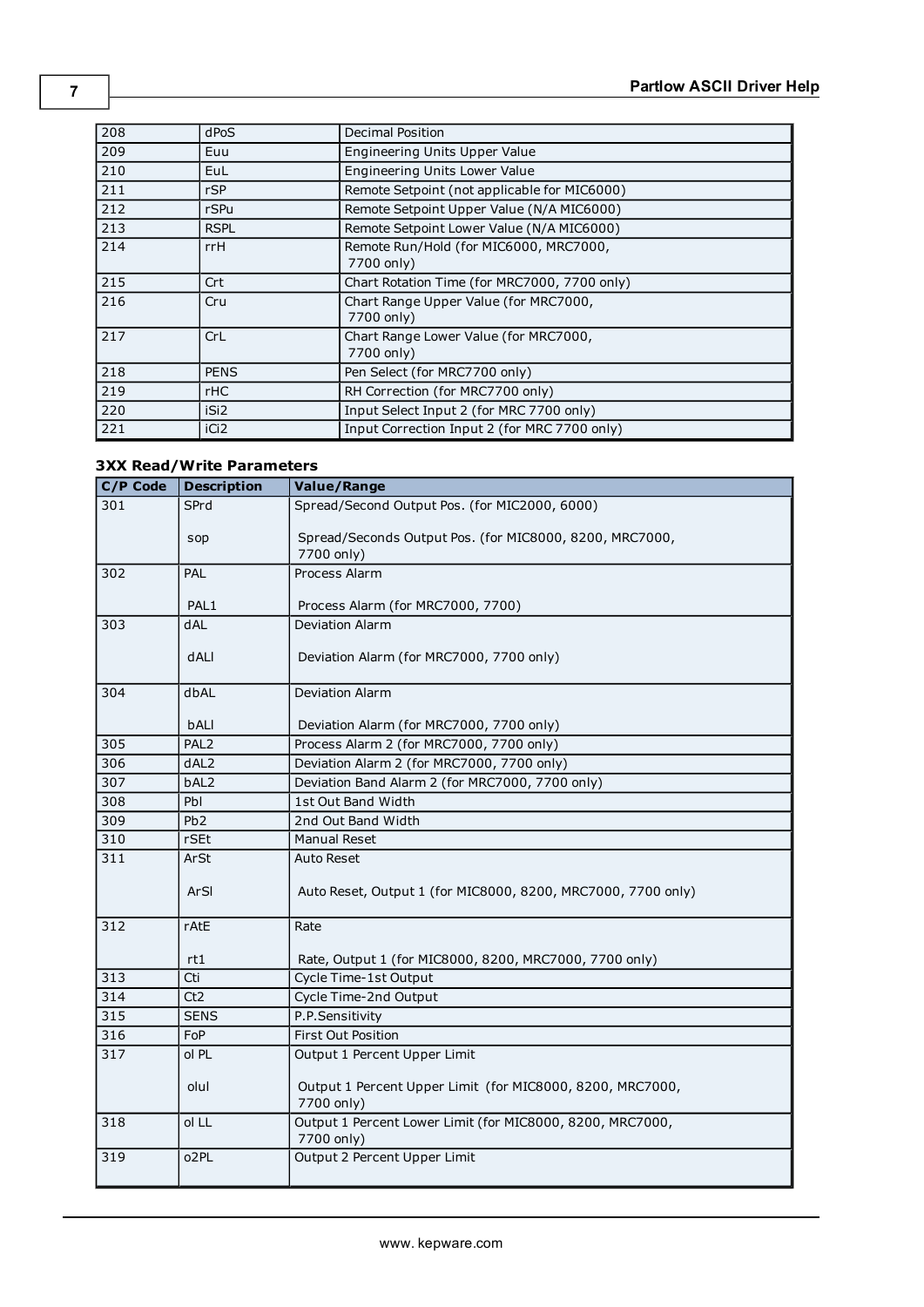|     | o <sub>2u</sub> L | Output 2 Percent Upper Limit (for MIC8000, 8200, MRC7000,<br>7700 only)          |
|-----|-------------------|----------------------------------------------------------------------------------|
| 320 | o <sub>2</sub> LL | Output 2 Percent Lower Limit (for MIC8000, 8200, MRC7000,<br>7700 only)          |
| 321 | diSP              | Display Select                                                                   |
| 322 | <b>HySt</b>       | <b>Hysteresis</b>                                                                |
|     | <b>HyCo</b>       | Hysteresis (for MRC7000, 7700 only)                                              |
| 323 | HyAo              | <b>Hysteresis For Alarm Outputs</b>                                              |
| 324 | <b>SPL</b>        | Setpoint Upper Limit                                                             |
|     | <b>SPUL</b>       | Setpoint Upper Limit (for MIC8000, 8200, MRC7000, 7700 only)                     |
| 325 | <b>SPLL</b>       | Setpoint Lower Limit                                                             |
| 326 | AtFr              | <b>Automatic Transfer</b>                                                        |
| 327 |                   | Not Assigned                                                                     |
| 328 | $\blacksquare$    | Not Assigned                                                                     |
| 329 | <b>SPrr</b>       | Setpoint Ramp Rate (for MIC2000, 8000, 8200only)                                 |
| 330 | <b>PFF</b>        | Process Filter Factor                                                            |
| 331 | P <sub>1</sub> EC | Proportional Output 1 Action on Error (for MIC8000, 8200,<br>MRC7000, 7700 only) |
| 332 | P <sub>2</sub> EC | Proportional Output 2 Action on Error (for MIC8000, 8200,<br>MRC7000, 7700 only) |
| 333 | Ar <sub>S2</sub>  | Auto Reset-Output 2                                                              |
| 334 | rt <sub>2</sub>   | Rate Output 2                                                                    |
| 335 | baro              | <b>Barometric Pressure</b>                                                       |
| 336 | <b>CCon</b>       | Communication Configuration                                                      |

# **4XXREAD/WRITE-SOMETIMES PARAMETERS\***

| $C/P$ Code       | <b>Description</b> | <b>Value/Range</b>     |
|------------------|--------------------|------------------------|
| 401              | <b>SP</b>          | Setpoint               |
| 402              | Pol                | Percent Output 1       |
| $\overline{403}$ | Po <sub>2</sub>    | Percent Output 2       |
| 404              | SP <sub>2</sub>    | Setpoint 2 (8200 only) |

\*See conditions below.

# **5xx READ/WRITE-SOMETIMES PARAMETERS**

| C/P Code | <b>Description</b> | <b>Value/Range</b>       |
|----------|--------------------|--------------------------|
| 501      | rtr                | Ramp Time Remaining      |
| 502      | Str                | Soak Time Remaining      |
| 503      | Pn                 | Profile Number           |
| 504      | Sn                 | Segment Number           |
| $505*$   | <b>PLCT</b>        | Profile Loop Count       |
| 506      | Ptb                | Profile Time Base        |
| 507      | PiA                | Profile Interrupt Action |

\*For Profile Continue Only.

# **Conditions Under Which Write is Permitted**

| C/P Code | <b>Description</b>         |
|----------|----------------------------|
| 401      | Remote Setpoint Not Active |
| 402      | Operating in Manual Mode   |
| 403      | Operating in Manual Mode   |
| 404      | No Profile Active          |
| 501      | No Profile Active          |
| 502      | No Profile Active          |
| 503      | No Profile Active          |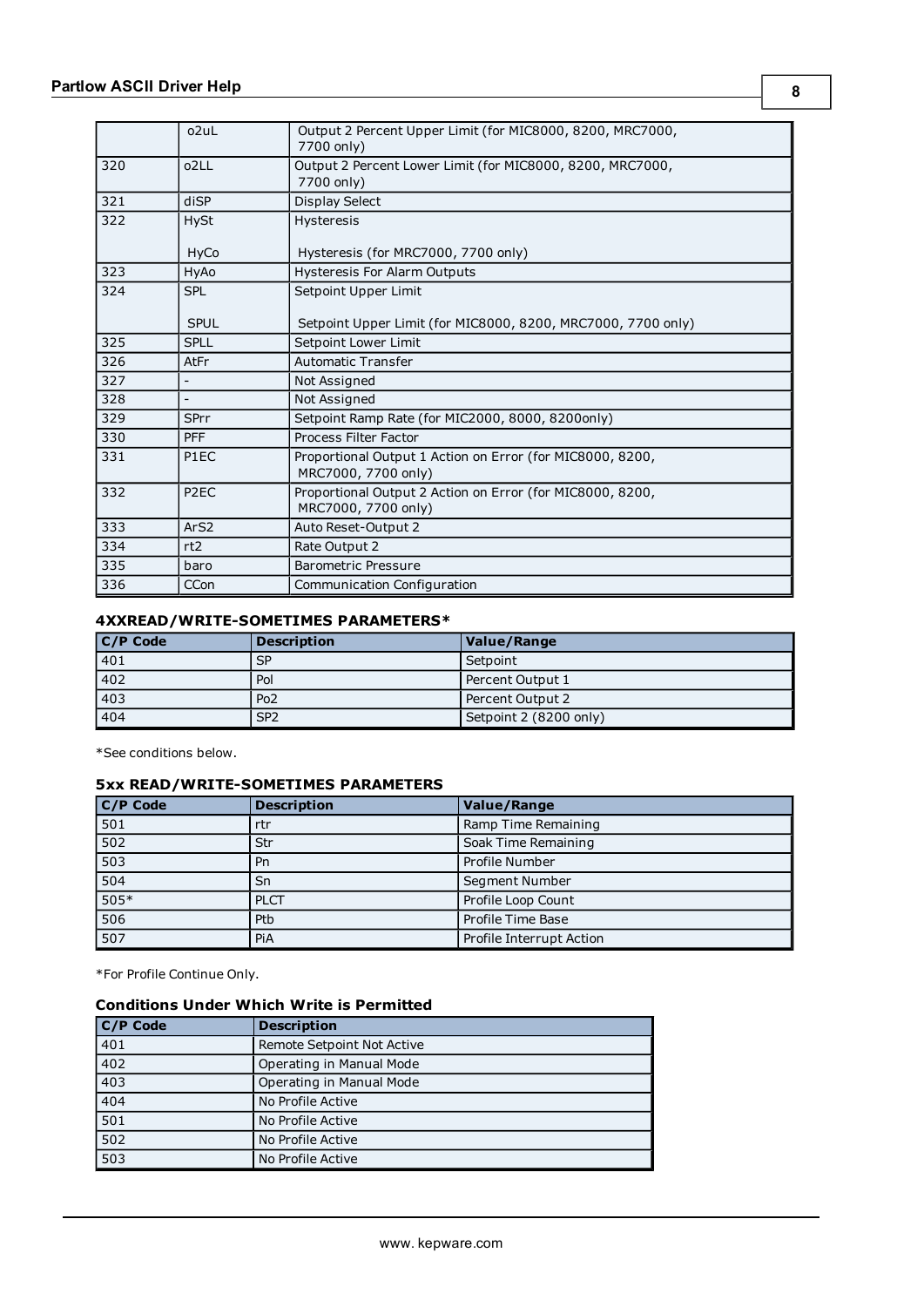| 504 | No Profile Active |
|-----|-------------------|
| 505 | No Profile Active |
| 506 | No Profile Active |
| 507 | No Profile Active |

**Note 1:** Parameters that do not apply to a particular instrument will be considered invalid.

**Note 2:** This Profile Loop Count applies to the profile status or Profile Continue Mode and not the value stored in the profile data table accessible by Profile Entry mode.

| C/P Code | <b>Description</b> | <b>Value/Range</b>                                          |
|----------|--------------------|-------------------------------------------------------------|
| 601      | Pn                 | Profile Number                                              |
| 602      | nS                 | Number of Segments                                          |
| 603      | <b>PLCT</b>        | Profile Loop Count                                          |
| 604      | dhru               | Deviation Hold After Ramp Up For Pen 1                      |
| 605      | dhrd               | Deviation Hold After Ramp Down For Pen 1                    |
| 606      | dhru               | Deviation Hold After Ramp Up For Pen 2                      |
| 607      | dhrd               | Deviation Hold After Ramp Down For Pen 2                    |
| 608      | PEnd               | Profile End Control                                         |
| 609      | $\ast$             | Segment Number                                              |
| 610      | rt                 | Ramp Time                                                   |
| 611      | <b>SP</b>          | Setpoint (For Pen 1 on 7XXX)                                |
| 612      | <b>SP</b>          | Setpoint For Pen 2**                                        |
| 613      | EI                 | Event Output 2 During Ramp $0 =$ Off $1 =$ On               |
| 614      | E2                 | Event Output 2 During Ramp $0 =$ Off $1 =$ On               |
| 615      | E <sub>3</sub>     | Event Output 3 During Ramp $0 =$ Off $1 =$ On               |
| 616      | <b>St</b>          | Soak Time                                                   |
| 617      | E1                 | Event Output 1 During Soak $0 = \text{Off } 1 = \text{On }$ |
| 618      | E2                 | Event Output 2 During Soak $0 =$ Off $1 =$ On               |
| 619      | E <sub>3</sub>     | Event Output 3 During Soak $0 =$ Off $1 =$ On               |
| $620**$  | E <sub>4</sub>     | Event Output 4 During Ramp $0 =$ Off $1 =$ On               |
| 621 **   | E <sub>5</sub>     | Event Output 5 During Ramp $0 =$ Off $1 =$ On               |
| $622**$  | E <sub>6</sub>     | Event Output 6 During Ramp $0 =$ Off $1 =$ On               |
| 623 **   | E <sub>4</sub>     | Event Output 4 During Soak $0 =$ Off $1 =$ On               |
| 624 **   | E <sub>5</sub>     | Event Output 5 During Soak $0 =$ Off $1 =$ On               |
| 625 **   | E <sub>6</sub>     | Event Output 6 During Soak $0 =$ Off $1 =$ On               |

#### **6xx Read/Write Profile Data Parameters**

\*The Profile Number and Segment Number parameter values specify to which profile and segment subsequent data, via commands 602 thru 625 apply. None of the above codes or parameters apply to profile status or the Profile Continue mode. They only apply to sending or retrieving profile data as ft is stored via the Profile Entry mode.

\*\*MRC 7XXX instruments only.

| 7xx and 8xx Commands Apply to the Total Access Communications Option Only |  |
|---------------------------------------------------------------------------|--|
|---------------------------------------------------------------------------|--|

| <b>C/P Code</b> | <b>Description</b> | Value/Range                    |
|-----------------|--------------------|--------------------------------|
| 701             | -                  | Tab Number Verification        |
| 702             |                    | Matrix Number                  |
| 703             |                    | Matrix Number                  |
| 704             |                    | Matrix Number                  |
| 705             | dPoS               | Decimal Position               |
| 706             | in <sub>PS</sub>   | <b>Input Select</b>            |
| 707             | icor               | <b>Input Correction</b>        |
| 708             | <b>PENS</b>        | Pen Select                     |
| 709             | $r$ HC             | Relative Humidity              |
| 710             | outl               | Output 1                       |
| 711             | ol PL              | Output 1 (percent upper limit) |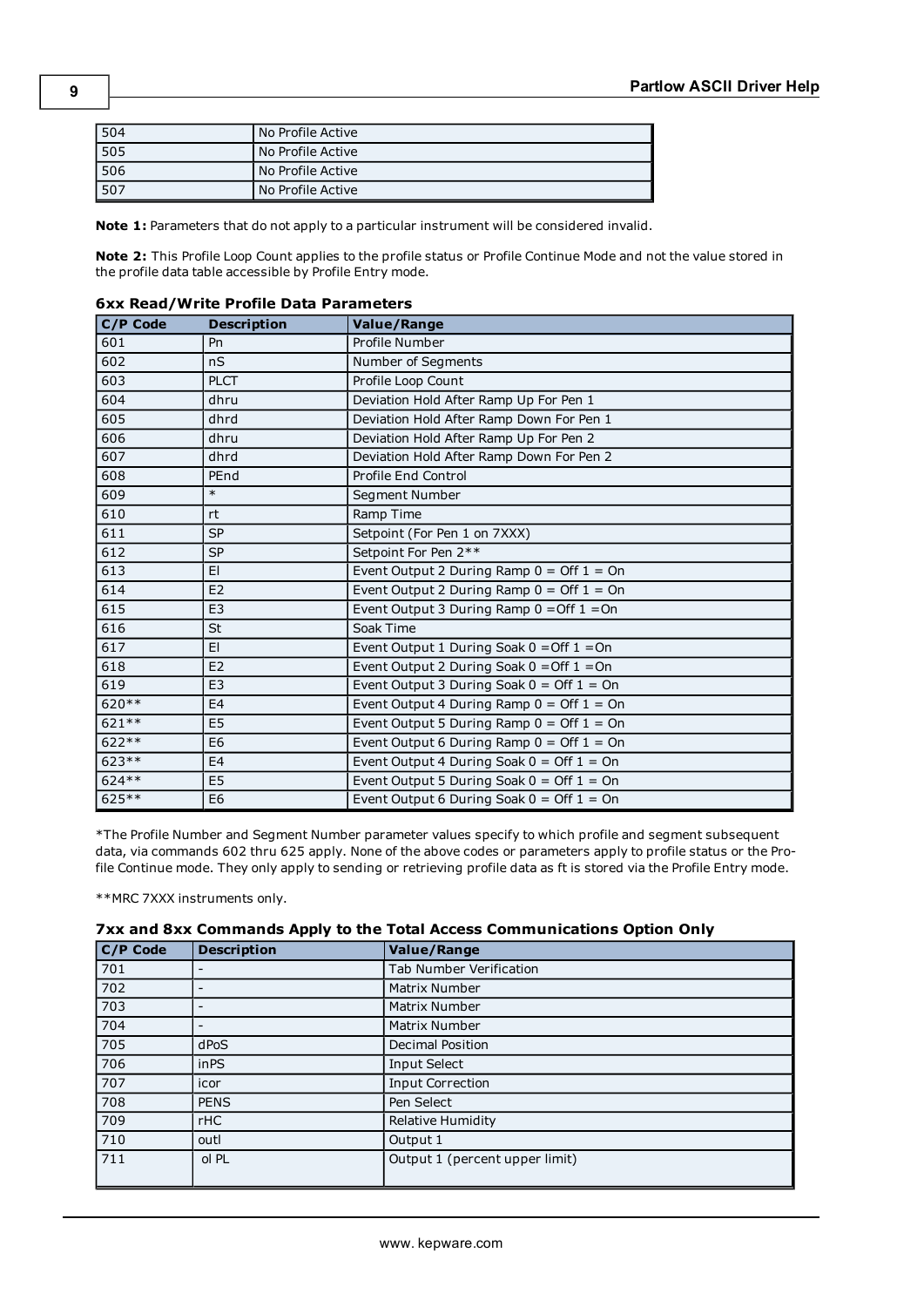714

 $716$ 

721

723

 $\overline{726}$ 

|                  | olul              | Output 1 (percent upper limit)      |  |
|------------------|-------------------|-------------------------------------|--|
| 712              | ol LL             | Output 1 (percent lower limit)      |  |
| 713              | out2              | Output 2                            |  |
| 714              | o <sub>2</sub> PL | Output 2 (percent upper limit)      |  |
|                  | o <sub>2u</sub> L | Output 2 (percent upper limit)      |  |
| $\overline{715}$ | o <sub>2</sub> LL | Output 2 (percent lower limit)      |  |
| 716              | out3              | Output 3                            |  |
|                  | ALI               | Alarm 1                             |  |
| 717              | AL <sub>2</sub>   | Alarm <sub>2</sub>                  |  |
| 718              | diSP              | <b>Display Select</b>               |  |
| 719              | Euu               | <b>Engineering Units Upper</b>      |  |
| 720              | EuL               | Engineering Units Lower             |  |
| 721              | <b>HySt</b>       | Hysteresis, Control outputs         |  |
|                  | HyCo              | Hysteresis, Control outputs         |  |
| 722              | HyAo              | Hysteresis, Alarm Outputs           |  |
| 723              | rSP               | Remote Setpoint                     |  |
|                  | <b>SPC</b>        | Setpoint Configuration              |  |
| 724              | rSPu              | Remote Setpoint Upper Value         |  |
| 725              | <b>RSPL</b>       | Remote Setpoint Lower Value         |  |
| 726              | <b>SPL</b>        | Setpoint Limit                      |  |
|                  | <b>SPUL</b>       | Setpoint Upper Limit                |  |
| 727              | <b>SPLL</b>       | Setpoint Lower Limit                |  |
| 728              | AtFr              | Auto Transfer                       |  |
| 729              | <b>FSCN</b>       | Fast Scan                           |  |
| 730              | Prnd              | Process Value Rounding              |  |
| 731              | dFF               | Display Filter Factor               |  |
| 732              | <b>PFF</b>        | Process Filter Factor               |  |
| 733              | Pout              | Process Output                      |  |
| 734              | Pou               | Process Output Upper Value          |  |
| 735              | PoL               | Process Output Lower Value          |  |
| 736              | Cru               | Chart Range Upper                   |  |
| 737              | CrL               | Chart Range Lower                   |  |
| 738              | PorA              | Percent Output Relay Actuation      |  |
| 739              | <b>POAP</b>       | Percent Output Actuation Point      |  |
| 740              | PI EC             | Percent Output 1 on error condition |  |
| 741              | P <sub>2</sub> EC | Percent Output 1 on error condition |  |
| 742              | PAEC              | Pen Action on Error Condition       |  |
| $\overline{743}$ | SPrr              | Setpoint Ramp Rate                  |  |
| 744              | rLyA              | Relay A Assignment                  |  |
| $\overline{745}$ | rlyb              | Relay A Assignment                  |  |
|                  |                   |                                     |  |

**10**

746 rLyC Relay C Assignment 747 rlyd Relay D Assignment 748 rLyE Relay E Assignment 749 rLyF Relay F Assignment 750 rlyg Relay G Assignment 751 rlyh Relay H Assignment

752 CurA Curant Current Output A Assignment 753 Curb Current Output B Assignment 754 CurC Current Output C Assingment 755 Curd Current Output D Assignment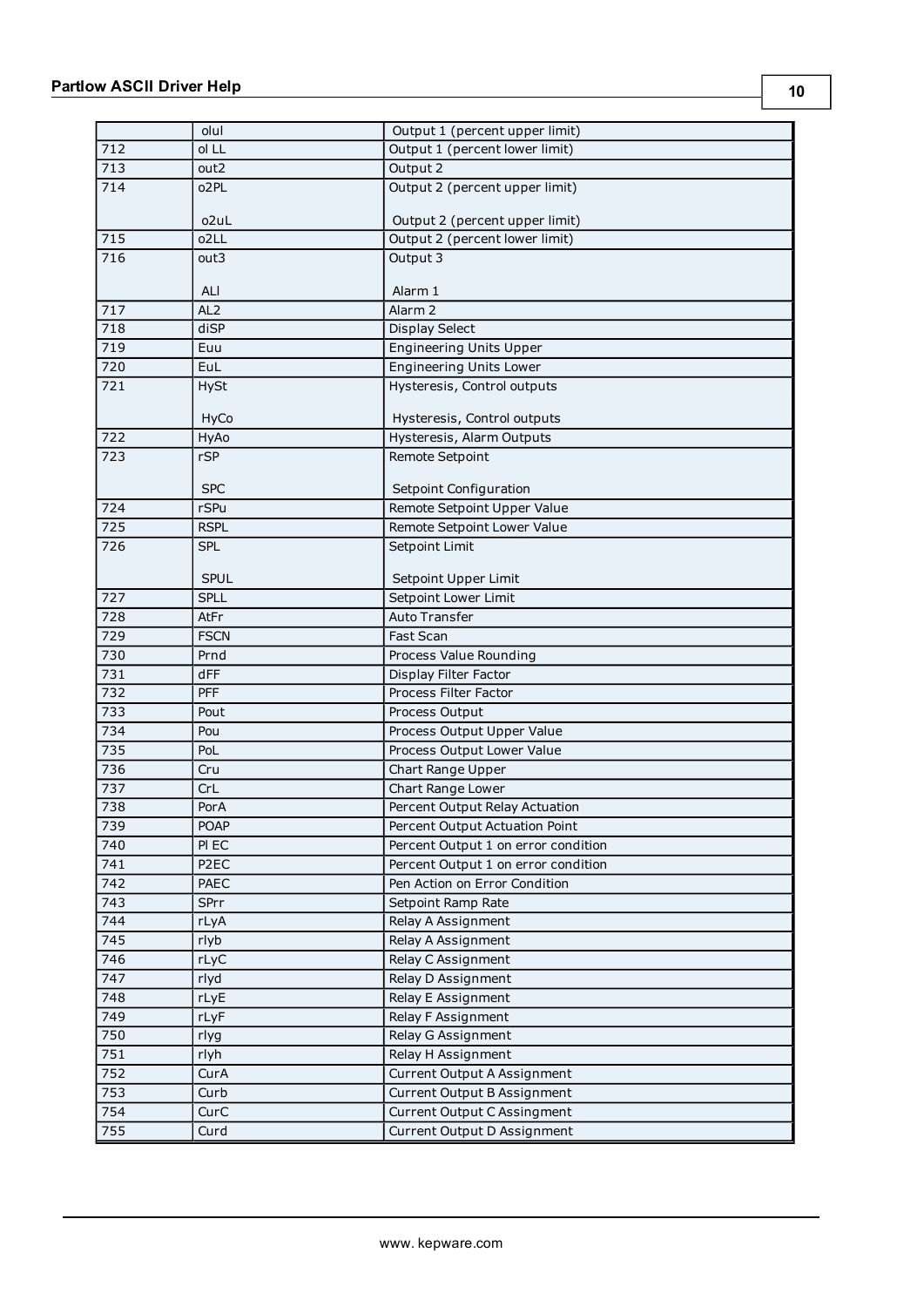| 756 | Colr             | Current Output 1 range         |
|-----|------------------|--------------------------------|
|     | CoAr             | Current Output A range         |
| 757 | Co2r             | Current Output 2 range         |
|     | Cobr             | Current Output B range         |
| 758 | CoCr             | Current Output C Range         |
| 759 | Codr             | Current Output D Range         |
| 760 | Ptb              | Profile Time Base              |
| 761 | PiA              | Profile Interrupt Action       |
| 762 | rrh              | Remote Run Hold                |
| 763 | <b>PPC</b>       | Pen Profile Configuration      |
| 764 | Crt              | <b>Chart Rotation Time</b>     |
| 765 | Coo              | Chart Operation in OFF mode    |
| 766 | SPrd             | Spread                         |
|     |                  |                                |
|     | SoP              | Spread                         |
| 767 | PAL              | Process Alarm                  |
|     | PALL             | Process Alarm Pen 1            |
| 768 | <b>dAL</b>       | <b>Deviation Alarm</b>         |
|     | dALI             | Deviation Alarm Pen 1          |
| 769 | dbAL             | Deviation Band Alarm           |
|     | bALI             | Deviation Band Alarm 1         |
| 770 | PAL <sub>2</sub> | Process Alarm 2                |
| 771 | dAL2             | Deviation Alarm 2              |
| 772 | bAL2             | Deviation Band Alarm 2         |
| 773 | Pbl              | Ist Out Bandwidth              |
| 774 | Pb <sub>2</sub>  | 2nd Out Bandwidth              |
| 775 | rSEt             | <b>Manual Reset</b>            |
| 776 | ArSt             | <b>Auto Reset</b>              |
|     | ArSI             | Auto Reset Output 1            |
| 777 | ArS2             | Auto Reset Output 2            |
| 778 | rAtE             | Rate                           |
|     | rtl              | Rate Output 1                  |
| 779 | rt2              | Rate Output 2                  |
| 780 | Ctl              | Cycle Time 1st Output          |
| 781 | Ct2              | Cycle Time 2nd Output          |
| 782 | <b>SENS</b>      | Position Prop. Sensitivity     |
| 783 | FoP              | <b>First Output Position</b>   |
| 784 | baro             | <b>Barometric Pressure</b>     |
| 785 | isil             | Input Select for Input 1       |
| 786 | icil             | Input Correction for Input 1   |
| 787 | iSi2             | Input Select for Input 2       |
| 788 | iCi2             | Input Correction for Input 2   |
| 789 | AduL             | Autotune Deviation Upper Limit |
| 790 | <b>ADLL</b>      | Autotune Deviation Lower Limit |
| 791 | <b>ASUL</b>      | Autotune Setpoint Upper Limit  |
| 792 | <b>ASLL</b>      | Autotune Setpoint Lower Limit  |
| 793 | <b>CrC</b>       | Control Response Criteria      |
| 794 | CAC              | Control Algorithm              |
| 795 | AAo              | Autotune Abort Option          |
| 796 | <b>AtL</b>       | Autotune Time Limit            |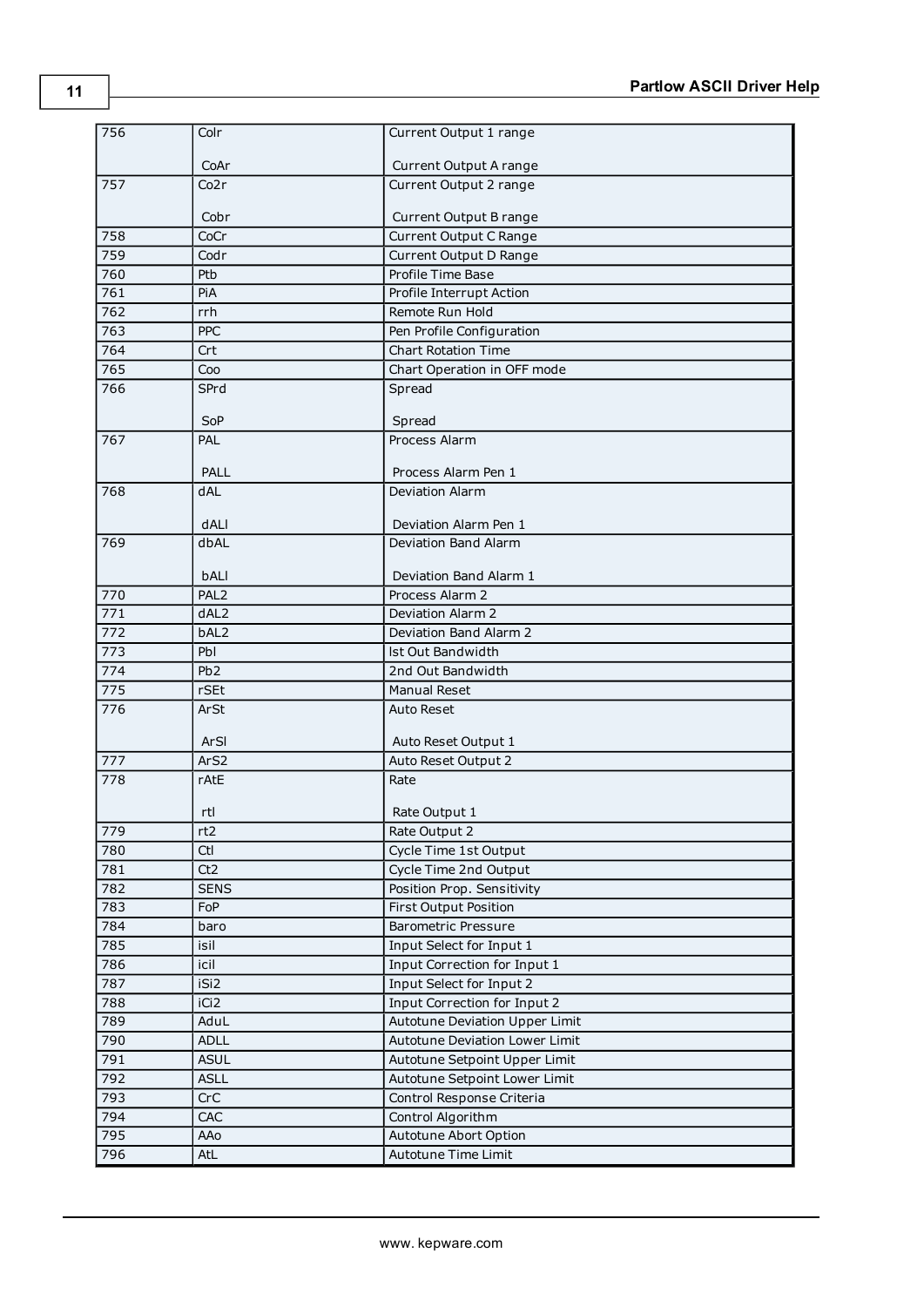| ٧<br>I |  |
|--------|--|
|--------|--|

| 797 | ASo                     | Autotune Selection Option               |
|-----|-------------------------|-----------------------------------------|
| 798 | <b>SET ENABLE</b>       |                                         |
| 799 | <b>SET LOCAL/REMOTE</b> | $\vert$ 2 0 = Local, 1 = Remote $^{**}$ |
| 899 | -                       | PRG CHK SUM Program Parameter Checksum  |

\*Command 798, Set Enable is transmitted and received as a decimal number from 000 to 255.

<span id="page-11-0"></span>\*\*Command 799 is transmitted as a single byte 0 or 1.

#### **Status Word Notes**

| C/P Code          | <b>Description</b> | <b>Value/Range</b>                                            |
|-------------------|--------------------|---------------------------------------------------------------|
| 001 Status Word 1 | $\overline{7}$     | $1 =$ Error Exist $0 =$ No Errors                             |
|                   | 6                  | $1 =$ Alarm 1 On                                              |
|                   | 5                  | $1 =$ Alarm 2 On                                              |
|                   | 4                  | $1 =$ Remote Setpoint $0 =$ Local Setpoint                    |
|                   | 3                  | $1 =$ In Off Mode $0 =$ In Control Mode                       |
|                   | 2                  | $1 =$ In Manual                                               |
|                   | 1                  | $1 =$ Profiling                                               |
|                   | 0                  | $1 =$ Run $0 =$ Hold                                          |
| 002 Status Word 2 | $\overline{7}$     | $1 =$ Keypad locked                                           |
|                   | 6                  | $1 =$ Setpoint2* 0 = Setpoint1                                |
|                   | 5                  | $1 =$ Event6 On**                                             |
|                   | 4                  | $1 =$ Event <sub>5</sub> On**                                 |
|                   | 3                  | $1 =$ Event4 On**                                             |
|                   | 2                  | $1 =$ Event3 On                                               |
|                   | 1                  | $1 =$ Event2 On                                               |
|                   | 0                  | $1 =$ Event1 On                                               |
| 003 Status Word 3 | 7                  | $1 = Test Mode$ Enabled                                       |
|                   | 6                  | 1= Calibration Mode Enabled                                   |
|                   | 5                  | 1 = Program Mode Enabled                                      |
|                   | 4                  | 1 = Tune Mode Enabled                                         |
|                   | 3                  | 1 = Stand-By Mode Enabled                                     |
|                   | $\overline{2}$     | 1= Profile Continue Mode Enabled for (6000, 73XX, 773X, 776X) |
|                   |                    | = Setpoint Select Mode Enabled for (2000, and all other 7XXX, |
|                   |                    | 8000, 8200)                                                   |
|                   | 1                  |                                                               |
|                   |                    | 1= Profile Entry Mode Enabled for (6000, 73XX, 773X, 776X)    |
|                   |                    | = Setpoint Changes Enabled for 8000, 8200                     |
|                   | 0                  |                                                               |
|                   |                    | 1= Setpoint Changes Enabled for (2000, 6000, 7XXX) = Autotune |
|                   |                    | Enabled for 8000,8200                                         |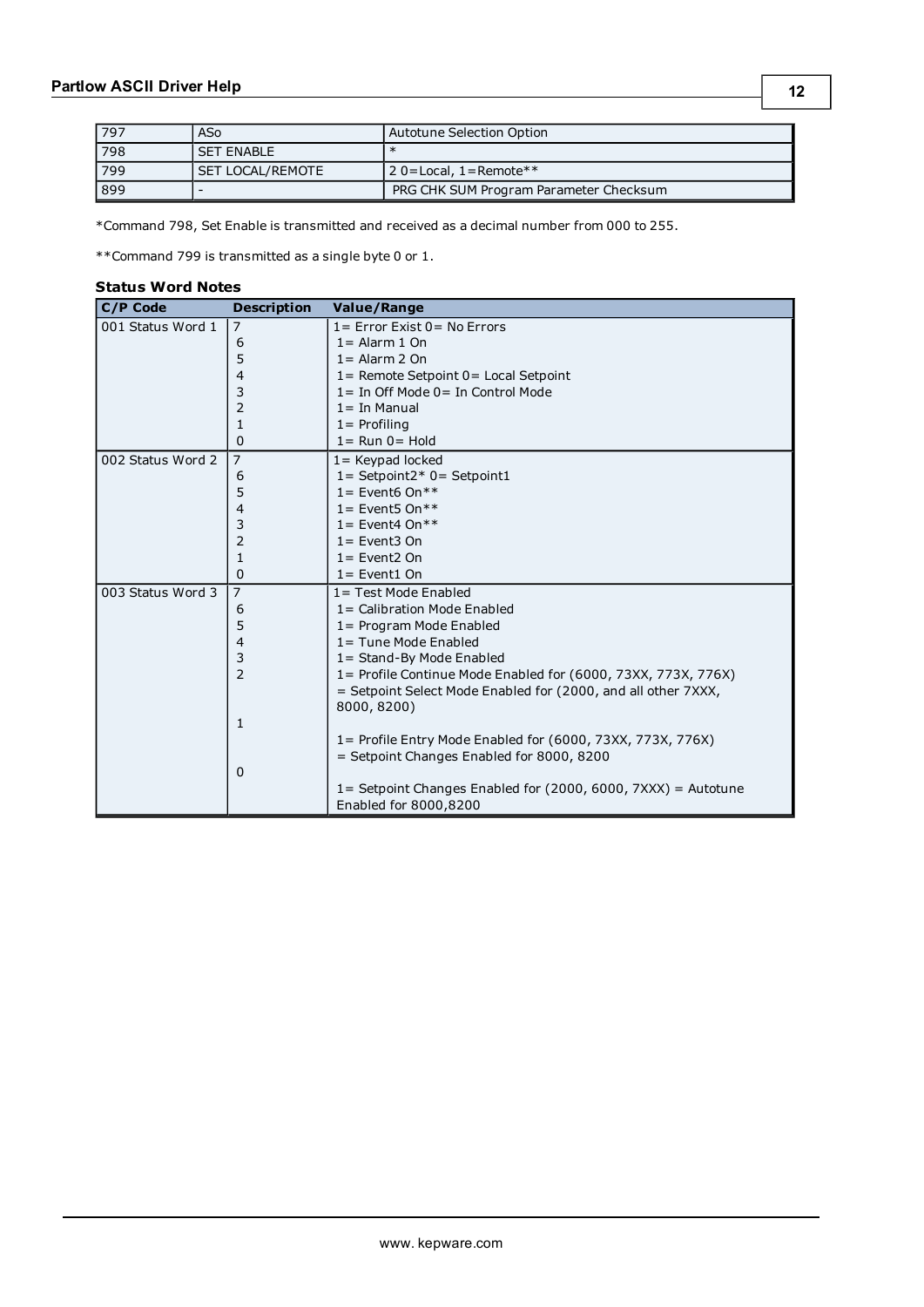# <span id="page-12-0"></span>**Error Descriptions**

The following error/warning messages may be generated. Click on the link for a description of the message.

#### **Address Validation**

**[Missing](#page-12-2) [address](#page-12-2) [Device](#page-12-3) [address](#page-12-3) ['<address>'](#page-12-3) [contains](#page-12-3) [a](#page-12-3) [syntax](#page-12-3) [error](#page-12-3) [Address](#page-12-4) ['<address>'](#page-12-4) [is](#page-12-4) [out](#page-12-4) [of](#page-12-4) [range](#page-12-4) [for](#page-12-4) [the](#page-12-4) [specified](#page-12-4) [device](#page-12-4) [or](#page-12-4) [register](#page-12-4) [Device](#page-13-0) [address](#page-13-0) ['<address>'](#page-13-0) [is](#page-13-0) [not](#page-13-0) [supported](#page-13-0) [by](#page-13-0) [model](#page-13-0) ['<model](#page-13-0) [name>'](#page-13-0) [Data](#page-13-1) [Type](#page-13-1) ['<type>'](#page-13-1) [is](#page-13-1) [not](#page-13-1) [valid](#page-13-1) [for](#page-13-1) [device](#page-13-1) [address](#page-13-1) ['<address>'](#page-13-1) [Device](#page-13-2) [address](#page-13-2) ['<address>'](#page-13-2) [is](#page-13-2) [Read](#page-13-2) [Only](#page-13-2)**

#### **Serial Communications**

**[COMn](#page-13-4) [does](#page-13-4) [not](#page-13-4) [exist](#page-13-4) [Error](#page-14-0) [opening](#page-14-0) [COMn](#page-14-0) [COMn](#page-14-1) [is](#page-14-1) [in](#page-14-1) [use](#page-14-1) [by](#page-14-1) [another](#page-14-1) [application](#page-14-1) [Unable](#page-14-2) [to](#page-14-2) [set](#page-14-2) [comm](#page-14-2) [parameters](#page-14-2) [on](#page-14-2) [COMn](#page-14-2) [Communications](#page-14-3) [error](#page-14-3) [on](#page-14-3) ['<channel](#page-14-3) [name>'](#page-14-3) [\[<error](#page-14-3) [mask>\]](#page-14-3)**

#### **Device Status Messages**

**[Device](#page-15-0) ['<device](#page-15-0) [name>'](#page-15-0) [is](#page-15-0) [not](#page-15-0) [responding](#page-15-0) [Unable](#page-15-1) [to](#page-15-1) [write](#page-15-1) [to](#page-15-1) ['<address>'](#page-15-1) [on](#page-15-1) [device](#page-15-1) ['<device](#page-15-1) [name>'](#page-15-1)**

## **Device Specific Messages**

**[Read](#page-15-3) [request](#page-15-3) [rejected](#page-15-3) [for](#page-15-3) [tag](#page-15-3) ['<tag](#page-15-3) [address>'](#page-15-3) [on](#page-15-3) [device](#page-15-3) ['<device](#page-15-3) [name'>.](#page-15-3) [Deactivating](#page-15-3) [tag](#page-15-3) [Write](#page-15-4) [request](#page-15-4) [rejected](#page-15-4) [for](#page-15-4) [tag](#page-15-4) ['<tag](#page-15-4) [address>'](#page-15-4) [on](#page-15-4) [device](#page-15-4) ['<device](#page-15-4) [name>'](#page-15-4)**

## <span id="page-12-1"></span>**Address Validation**

The following error/warning messages may be generated. Click on the link for a description of the message.

### **Address Validation**

**[Missing](#page-12-2) [address](#page-12-2) [Device](#page-12-3) [address](#page-12-3) ['<address>'](#page-12-3) [contains](#page-12-3) [a](#page-12-3) [syntax](#page-12-3) [error](#page-12-3) [Address](#page-12-4) ['<address>'](#page-12-4) [is](#page-12-4) [out](#page-12-4) [of](#page-12-4) [range](#page-12-4) [for](#page-12-4) [the](#page-12-4) [specified](#page-12-4) [device](#page-12-4) [or](#page-12-4) [register](#page-12-4) [Device](#page-13-0) [address](#page-13-0) ['<address>'](#page-13-0) [is](#page-13-0) [not](#page-13-0) [supported](#page-13-0) [by](#page-13-0) [model](#page-13-0) ['<model](#page-13-0) [name>'](#page-13-0) [Data](#page-13-1) [Type](#page-13-1) ['<type>'](#page-13-1) [is](#page-13-1) [not](#page-13-1) [valid](#page-13-1) [for](#page-13-1) [device](#page-13-1) [address](#page-13-1) ['<address>'](#page-13-1) [Device](#page-13-2) [address](#page-13-2) ['<address>'](#page-13-2) [is](#page-13-2) [Read](#page-13-2) [Only](#page-13-2)** 

## <span id="page-12-2"></span>**Missing address**

# **Error Type:**

Warning

#### **Possible Cause:**

A tag address that has been specified dynamically has no length.

#### **Solution:**

<span id="page-12-3"></span>Re-enter the address in the client application.

#### Device address '<address>' contains a syntax error

#### **Error Type:** Warning

#### **Possible Cause:**

A tag address that has been specified dynamically contains one or more invalid characters.

## **Solution:**

<span id="page-12-4"></span>Re-enter the address in the client application.

# **Address '<address>' is out of range for the specified device or register**

## **Error Type:**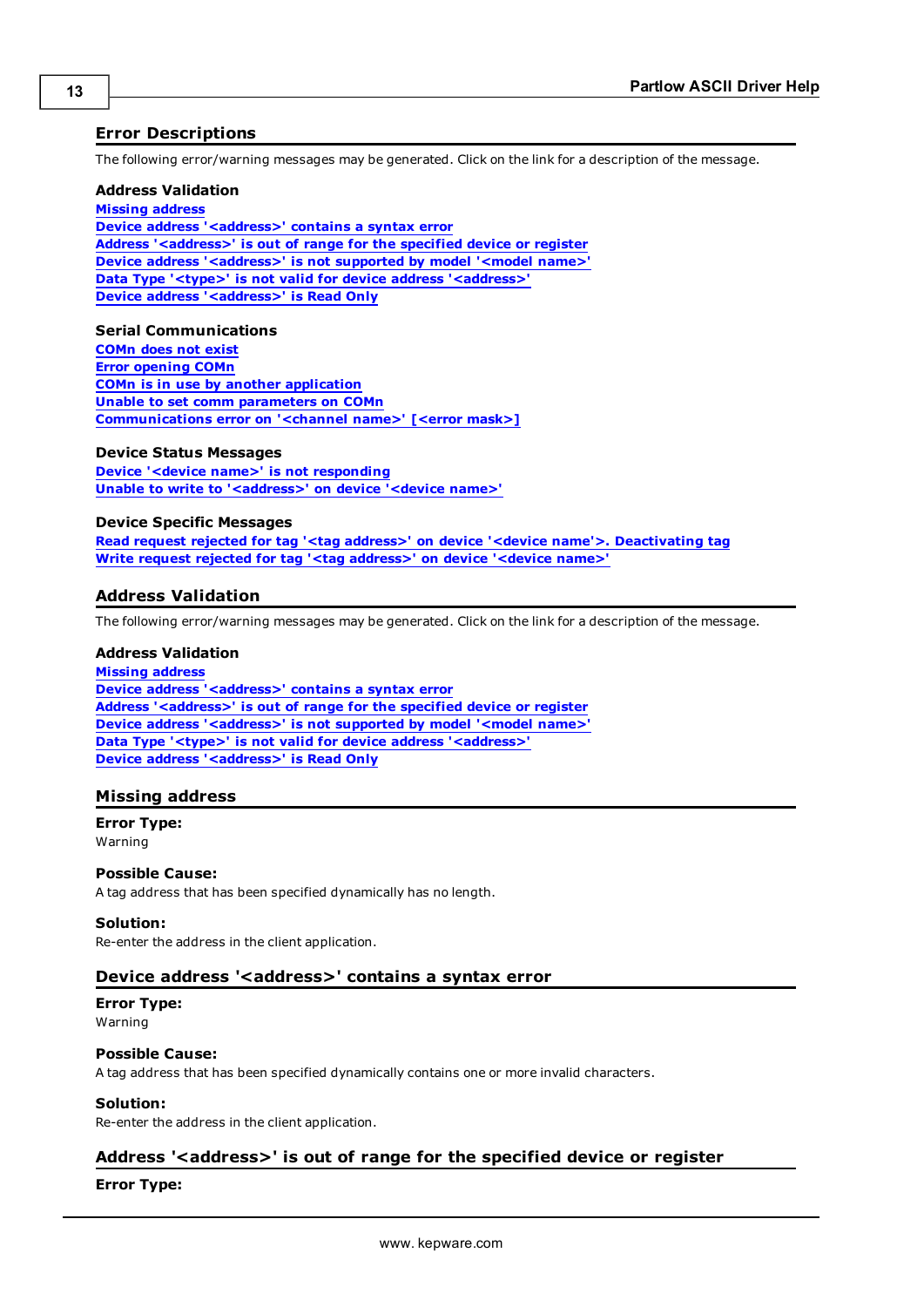#### Warning

#### **Possible Cause:**

A tag address that has been specified dynamically references a location that is beyond the range of supported locations for the device.

#### **Solution:**

<span id="page-13-0"></span>Verify the address is correct; if it is not, re-enter it in the client application.

## Device address '<address>' is not supported by model '<model name>'

#### **Error Type:**

Warning

#### **Possible Cause:**

A tag address that has been specified dynamically references a location that is valid for the communications protocol but not supported by the target device.

#### **Solution:**

Verify that the address is correct; if it is not, re-enter it in the client application. Also verify that the selected model name for the device is correct.

### <span id="page-13-1"></span>Data Type '<type>' is not valid for device address '<address>'

**Error Type:**

Warning

#### **Possible Cause:**

A tag address that has been specified dynamically has been assigned an invalid data type.

#### **Solution:**

<span id="page-13-2"></span>Modify the requested data type in the client application.

#### **Device address '<address>' is Read Only**

#### **Error Type:**

Warning

#### **Possible Cause:**

A tag address that has been specified dynamically has a requested access mode that is not compatible with what the device supports for that address.

#### **Solution:**

<span id="page-13-3"></span>Change the access mode in the client application.

#### **Serial Communications**

The following error/warning messages may be generated. Click on the link for a description of the message.

#### **Serial Communications**

**[COMn](#page-13-4) [does](#page-13-4) [not](#page-13-4) [exist](#page-13-4) [Error](#page-14-0) [opening](#page-14-0) [COMn](#page-14-0) [COMn](#page-14-1) [is](#page-14-1) [in](#page-14-1) [use](#page-14-1) [by](#page-14-1) [another](#page-14-1) [application](#page-14-1) [Unable](#page-14-2) [to](#page-14-2) [set](#page-14-2) [comm](#page-14-2) [parameters](#page-14-2) [on](#page-14-2) [COMn](#page-14-2) [Communications](#page-14-3) [error](#page-14-3) [on](#page-14-3) ['<channel](#page-14-3) [name>'](#page-14-3) [\[<error](#page-14-3) [mask>\]](#page-14-3)**

#### <span id="page-13-4"></span>**COMn does not exist**

**Error Type:** Fatal

#### **Possible Cause:**

The specified COM port is not present on the target computer.

### **Solution:**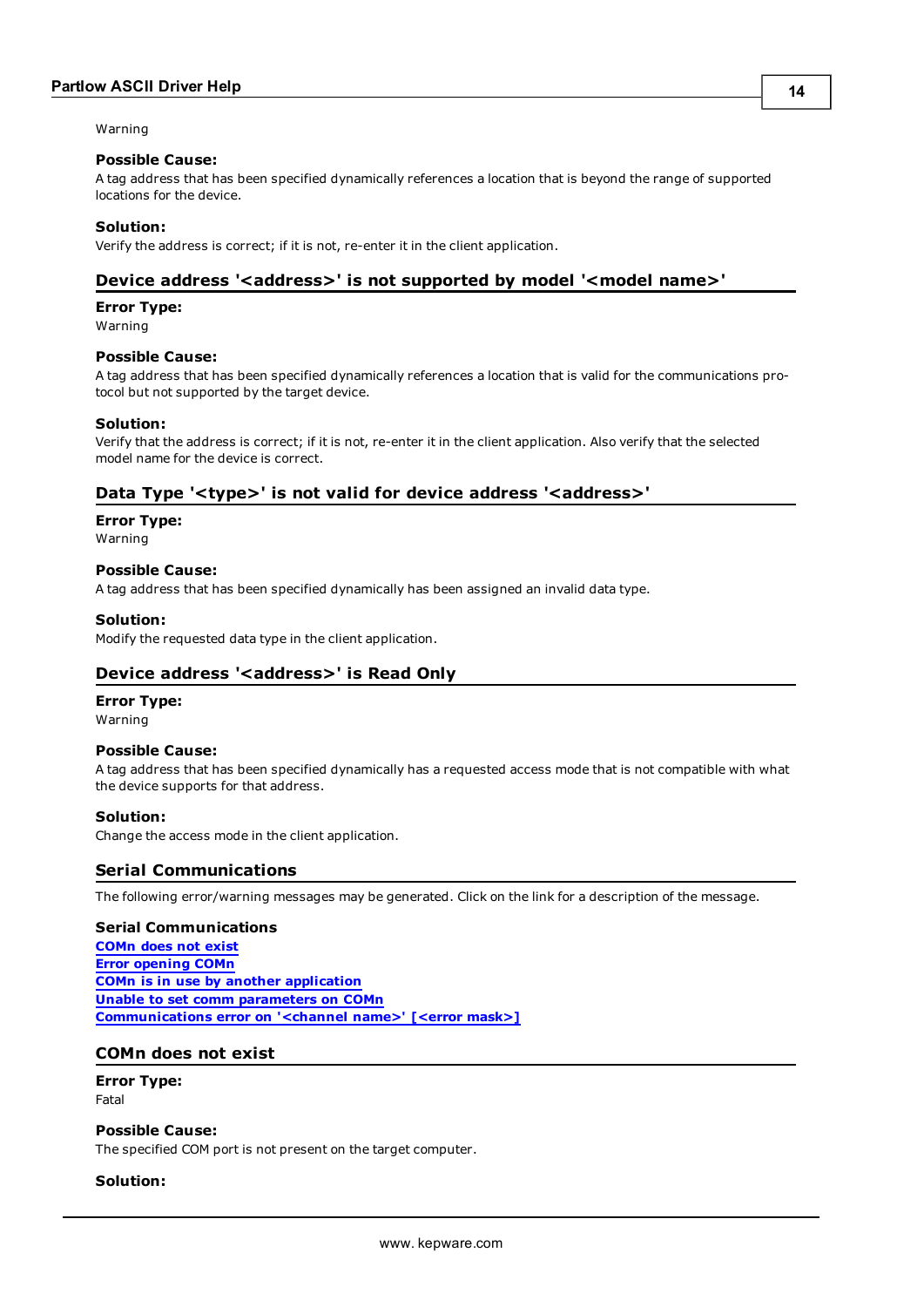<span id="page-14-0"></span>Verify that the proper COM port has been selected in the Channel Properties.

### **Error opening COMn**

# **Error Type:**

Fatal

#### **Possible Cause:**

The specified COM port could not be opened due to an internal hardware or software problem on the target computer.

#### **Solution:**

<span id="page-14-1"></span>Verify that the COM port is functional and may be accessed by other Windows applications.

## **COMn is in use by another application**

#### **Error Type:**

Fatal

### **Possible Cause:**

The serial port assigned to a device is being used by another application.

#### **Solution:**

<span id="page-14-2"></span>Verify that the correct port has been assigned to the channel.

## **Unable to set comm parameters on COMn**

# **Error Type:**

Fatal

### **Possible Cause:**

The serial parameters for the specified COM port are not valid.

## **Solution:**

<span id="page-14-3"></span>Verify the serial parameters and make any necessary changes.

## **Communications error on '<channel name>' [<error mask>]**

#### **Error Type:**

Serious

#### **Error Mask Definitions:**

- <span id="page-14-5"></span>**B** = Hardware break detected.
- **F** = Framing error.
- <span id="page-14-6"></span> $E = I/O$  error.
- **O** = Character buffer overrun.
- <span id="page-14-7"></span>**R** = RX buffer overrun.
- **P** = Received byte parity error.
- **T** = TX buffer full.

#### **Possible Cause:**

- 1. The serial connection between the device and the host PC is bad.
- 2. The communication parameters for the serial connection are incorrect.

#### **Solution:**

- 1. Verify the cabling between the PC and the device.
- <span id="page-14-4"></span>2. Verify that the specified communication parameters match those of the device.

## **Device Status Messages**

The following error/warning messages may be generated. Click on the link for a description of the message.

#### **Device Status Messages**

**[Device](#page-15-0) ['<device](#page-15-0) [name>'](#page-15-0) [is](#page-15-0) [not](#page-15-0) [responding](#page-15-0) [Unable](#page-15-1) [to](#page-15-1) [write](#page-15-1) [to](#page-15-1) ['<address>'](#page-15-1) [on](#page-15-1) [device](#page-15-1) ['<device](#page-15-1) [name>'](#page-15-1)**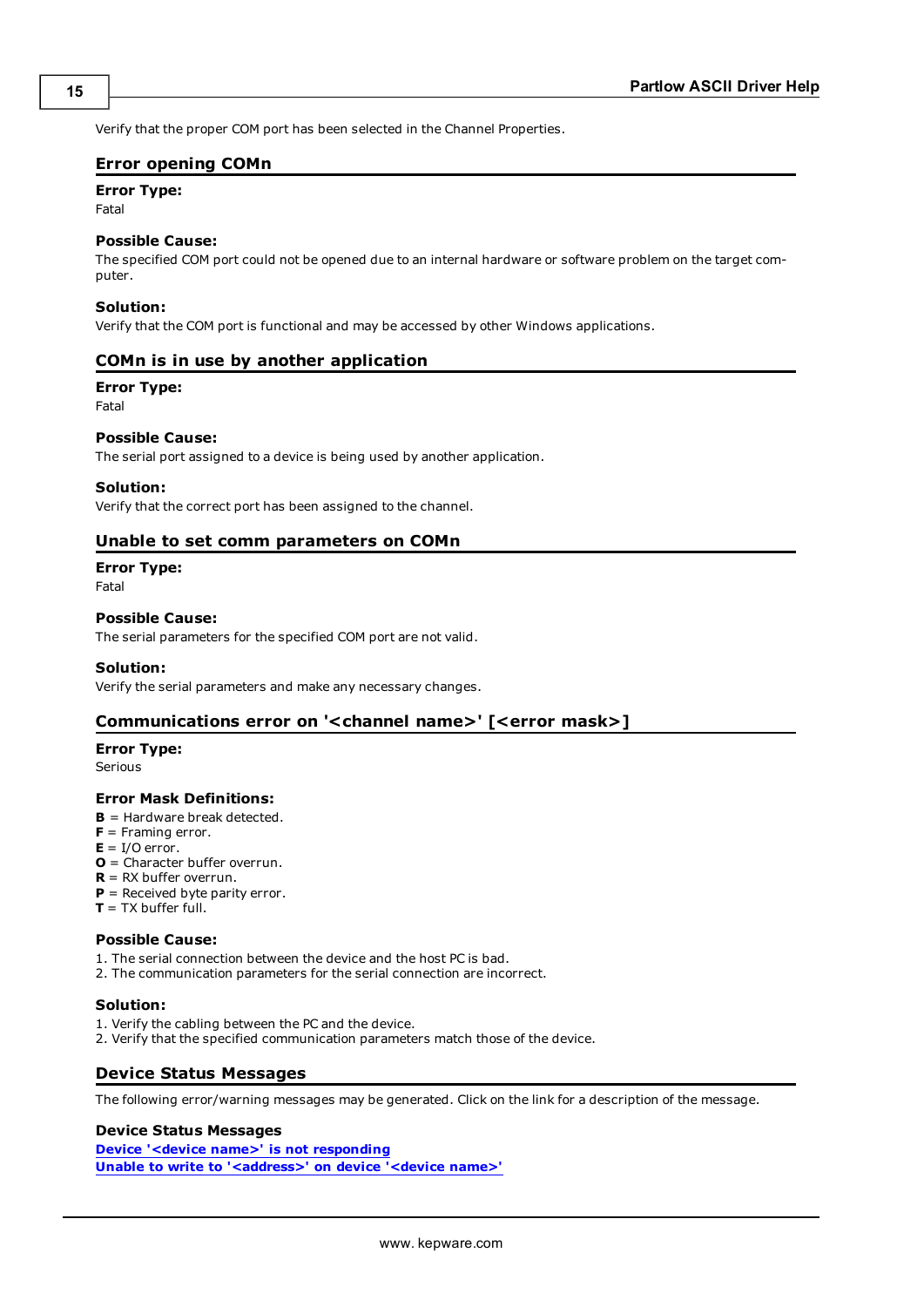# <span id="page-15-0"></span>**Device '<device name>' is not responding**

**Error Type:**

Serious

# **Possible Cause:**

1. The serial connection between the device and the host PC is broken.

- 2. The communication parameters for the serial connection are incorrect.
- 3. The named device may have been assigned an incorrect Network ID.

4. The response from the device took longer to receive than the amount of time specified in the "Request Timeout" device setting.

#### **Solution:**

- 1. Verify the cabling between the PC and the device.
- 2. Verify that the specified communication parameters match those of the device.
- 3. Verify that the Network ID given to the named device matches that of the actual device.
- <span id="page-15-1"></span>4. Increase the Request Timeout setting so that the entire response can be handled.

## Unable to write to '<address>' on device '<device name>'

#### **Error Type:**

Serious

#### **Possible Cause:**

- 1. The serial connection between the device and the host PC is broken.
- 2. The communication parameters for the serial connection are incorrect.
- 3. The named device may have been assigned an incorrect Network ID.

#### **Solution:**

- 1. Verify the cabling between the PC and the device.
- 2. Verify that the specified communication parameters match those of the device.
- <span id="page-15-2"></span>3. Verify that the Network ID given to the named device matches that of the actual device.

## **Device Specific Messages**

The following error/warning messages may be generated. Click on the link for a description of the message.

#### **Device Specific Messages**

**[Read](#page-15-3) [request](#page-15-3) [rejected](#page-15-3) [for](#page-15-3) [tag](#page-15-3) ['<tag](#page-15-3) [address>'](#page-15-3) [on](#page-15-3) [device](#page-15-3) ['<device](#page-15-3) [name'>.](#page-15-3) [Deactivating](#page-15-3) [tag](#page-15-3) [Write](#page-15-4) [request](#page-15-4) [rejected](#page-15-4) [for](#page-15-4) [tag](#page-15-4) ['<tag](#page-15-4) [address>'](#page-15-4) [on](#page-15-4) [device](#page-15-4) ['<device](#page-15-4) [name>'](#page-15-4)**

# <span id="page-15-3"></span>**Read request rejected for tag '<tag address>' on device '<device name'>. Deactivating tag**

#### **Error Type:**

Warning

#### **Possible Cause:**

The device does not support the tag address.

#### **Solution:**

<span id="page-15-4"></span>Verify that the requested address exists within the device.

# **Write request rejected for tag '<tag address>' on device '<device name>'**

#### **Error Type:**

Warning

#### **Possible Cause:**

- 1. The device does not support the tag address.
- 2. The address is a Read Only address in the controller.
- 3. The device mode does not allow modifications to be made via a serial link.

#### **Solution:**

- 1. Verify that the requested address exists within the device.
- 2. Verify that the devices address is writeable.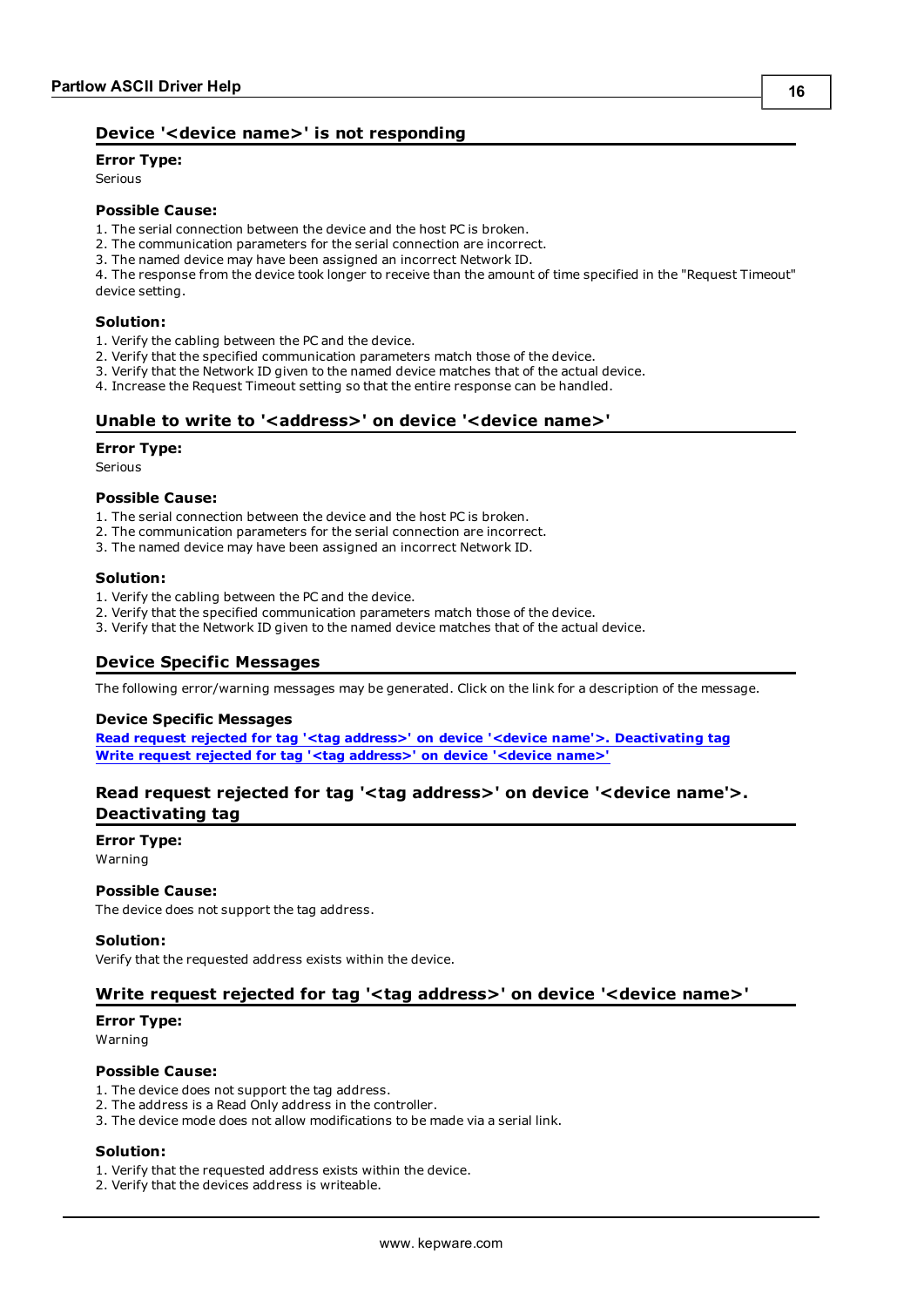3. Verify that the current mode of the device allows for serial link modifications.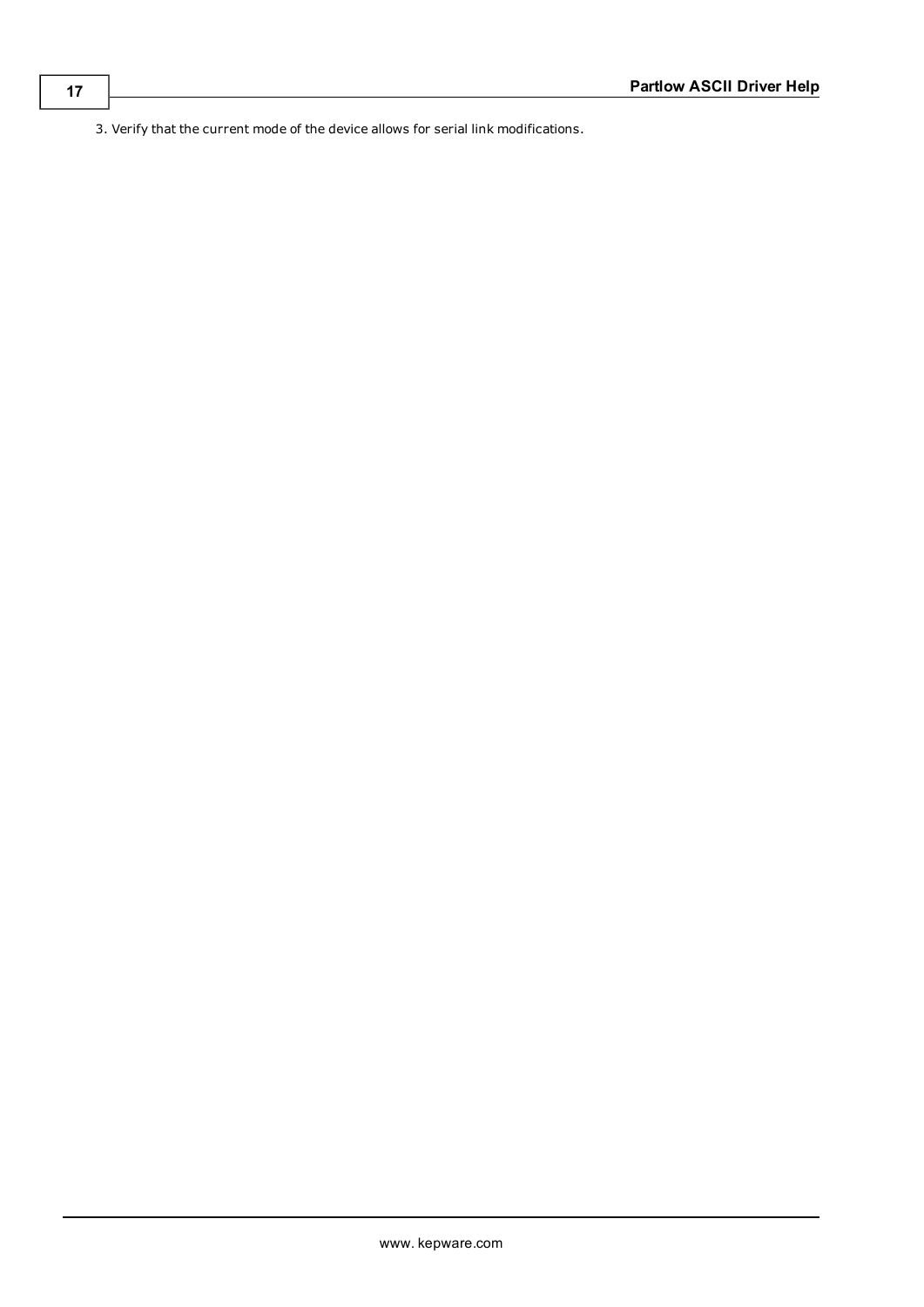# <span id="page-17-0"></span>**Index**

# **A**

# **C**

# **D**

| Device address <address>' is not supported by model <model name="">' 14</model></address> |  |
|-------------------------------------------------------------------------------------------|--|
|                                                                                           |  |
|                                                                                           |  |
|                                                                                           |  |
|                                                                                           |  |
|                                                                                           |  |

# **E**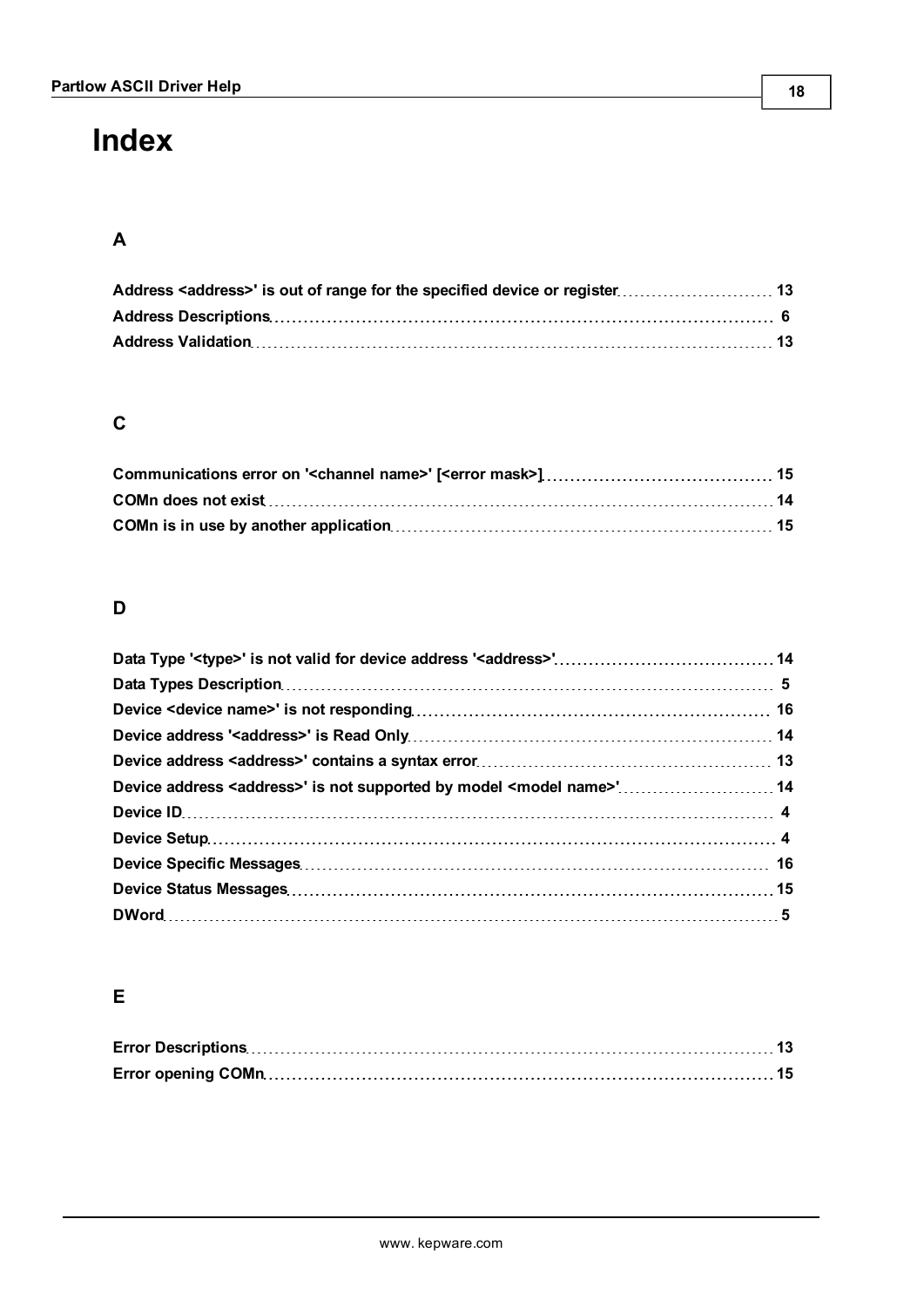# **F**

| Float |  |
|-------|--|
|       |  |

# **L**

# **M**

# **N**

# **O**

# **P**

| Dorit |
|-------|
|-------|

# **R**

**Read request rejected for Tag <tag address>' on device <device name'>. Deactivating Tag [16](#page-15-3)**